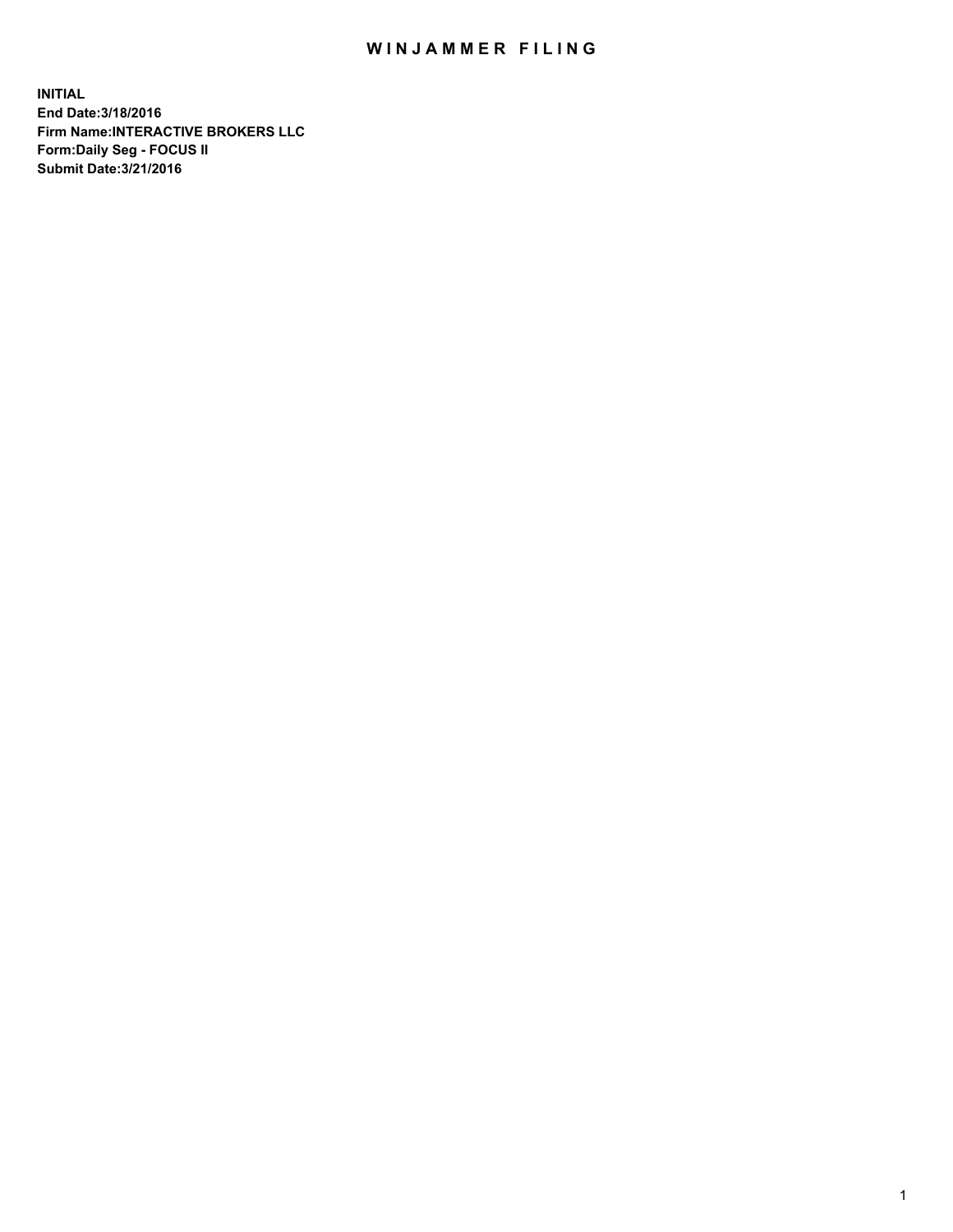## **INITIAL End Date:3/18/2016 Firm Name:INTERACTIVE BROKERS LLC Form:Daily Seg - FOCUS II Submit Date:3/21/2016 Daily Segregation - Cover Page**

| Name of Company<br><b>Contact Name</b><br><b>Contact Phone Number</b><br><b>Contact Email Address</b>                                                                                                                                                                                                                          | <b>INTERACTIVE BROKERS LLC</b><br><b>Alex Parker</b><br>203-618-7738<br>aparker@interactivebrokers.com |
|--------------------------------------------------------------------------------------------------------------------------------------------------------------------------------------------------------------------------------------------------------------------------------------------------------------------------------|--------------------------------------------------------------------------------------------------------|
| FCM's Customer Segregated Funds Residual Interest Target (choose one):<br>a. Minimum dollar amount: ; or<br>b. Minimum percentage of customer segregated funds required:%; or<br>c. Dollar amount range between: and; or<br>d. Percentage range of customer segregated funds required between:% and%.                          | <u>0</u><br>155,000,000 245,000,000<br><u>0 0</u>                                                      |
| FCM's Customer Secured Amount Funds Residual Interest Target (choose one):<br>a. Minimum dollar amount: ; or<br>b. Minimum percentage of customer secured funds required:% ; or<br>c. Dollar amount range between: and; or<br>d. Percentage range of customer secured funds required between:% and%.                           | <u>0</u><br>80,000,000 120,000,000<br><u>0 0</u>                                                       |
| FCM's Cleared Swaps Customer Collateral Residual Interest Target (choose one):<br>a. Minimum dollar amount: ; or<br>b. Minimum percentage of cleared swaps customer collateral required:% ; or<br>c. Dollar amount range between: and; or<br>d. Percentage range of cleared swaps customer collateral required between:% and%. | <u>0</u><br>0 <sub>0</sub><br>0 <sub>0</sub>                                                           |

Attach supporting documents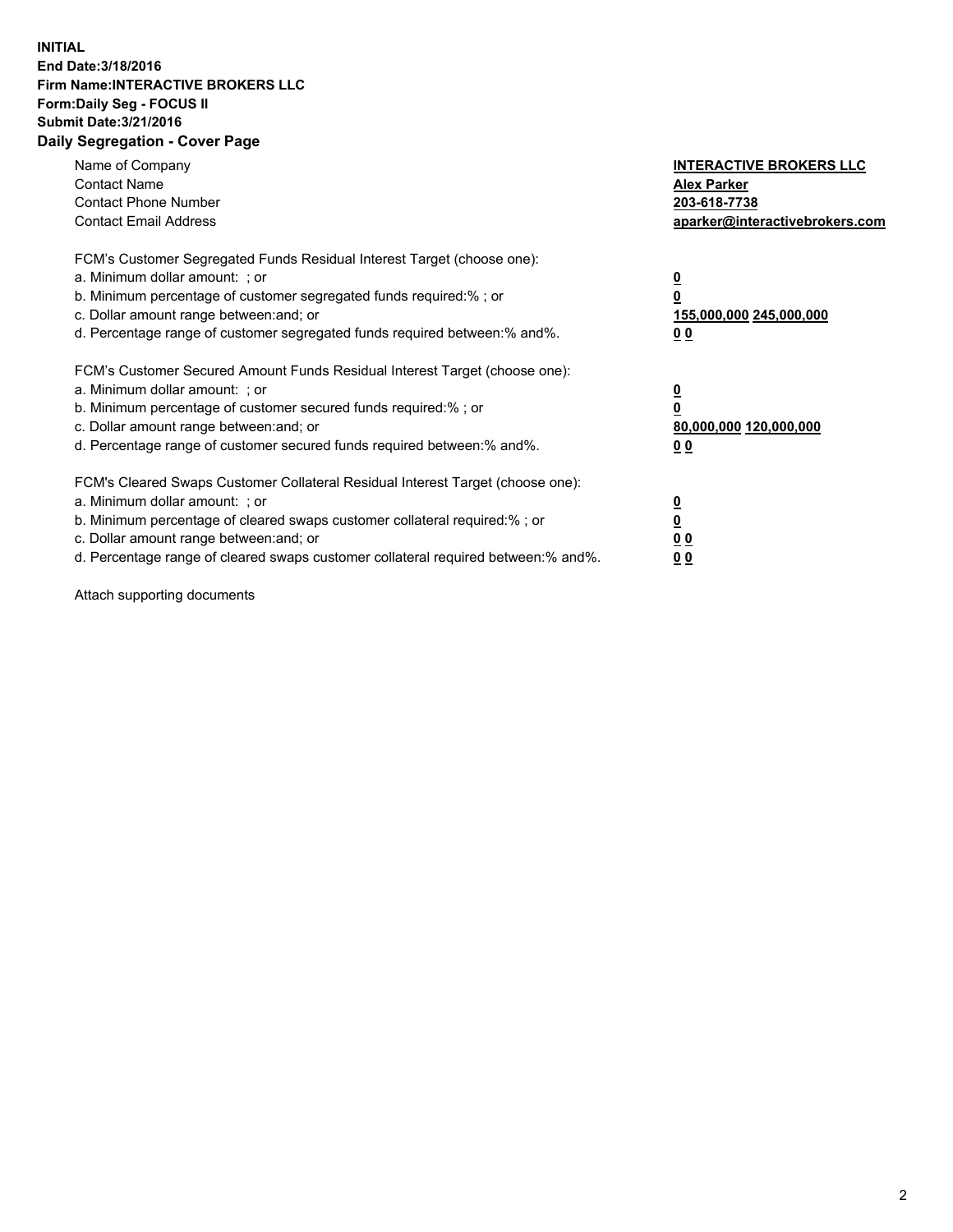## **INITIAL End Date:3/18/2016 Firm Name:INTERACTIVE BROKERS LLC Form:Daily Seg - FOCUS II Submit Date:3/21/2016 Daily Segregation - Secured Amounts**

|     | Daily Jegregation - Jeculed Aniounts                                                                       |                                  |
|-----|------------------------------------------------------------------------------------------------------------|----------------------------------|
|     | Foreign Futures and Foreign Options Secured Amounts                                                        |                                  |
|     | Amount required to be set aside pursuant to law, rule or regulation of a foreign                           | $0$ [7305]                       |
|     | government or a rule of a self-regulatory organization authorized thereunder                               |                                  |
| 1.  | Net ledger balance - Foreign Futures and Foreign Option Trading - All Customers                            |                                  |
|     | A. Cash                                                                                                    | 285,036,547 [7315]               |
|     | B. Securities (at market)                                                                                  | $0$ [7317]                       |
| 2.  | Net unrealized profit (loss) in open futures contracts traded on a foreign board of trade                  | $-6,996,235$ [7325]              |
| 3.  | Exchange traded options                                                                                    |                                  |
|     | a. Market value of open option contracts purchased on a foreign board of trade                             | 59,597 [7335]                    |
|     | b. Market value of open contracts granted (sold) on a foreign board of trade                               | -73,825 [7337]                   |
| 4.  | Net equity (deficit) (add lines 1.2. and 3.)                                                               | 278,026,084 [7345]               |
| 5.  | Account liquidating to a deficit and account with a debit balances - gross amount                          | 62,674 [7351]                    |
|     | Less: amount offset by customer owned securities                                                           | 0 [7352] 62,674 [7354]           |
| 6.  | Amount required to be set aside as the secured amount - Net Liquidating Equity                             | 278,088,758 [7355]               |
|     | Method (add lines 4 and 5)                                                                                 |                                  |
| 7.  | Greater of amount required to be set aside pursuant to foreign jurisdiction (above) or line                | 278,088,758 [7360]               |
|     | 6.                                                                                                         |                                  |
|     | FUNDS DEPOSITED IN SEPARATE REGULATION 30.7 ACCOUNTS                                                       |                                  |
| 1.  | Cash in banks                                                                                              |                                  |
|     | A. Banks located in the United States                                                                      | $0$ [7500]                       |
|     | B. Other banks qualified under Regulation 30.7                                                             | 0 [7520] 0 [7530]                |
| 2.  | Securities                                                                                                 |                                  |
|     | A. In safekeeping with banks located in the United States                                                  | 338,180,242 [7540]               |
|     | B. In safekeeping with other banks qualified under Regulation 30.7                                         | 0 [7560] 338,180,242 [7570]      |
| 3.  | Equities with registered futures commission merchants                                                      |                                  |
|     | A. Cash                                                                                                    | $0$ [7580]                       |
|     | <b>B.</b> Securities                                                                                       | $0$ [7590]                       |
|     | C. Unrealized gain (loss) on open futures contracts                                                        | $0$ [7600]                       |
|     | D. Value of long option contracts                                                                          | $0$ [7610]                       |
|     | E. Value of short option contracts                                                                         | 0 [7615] 0 [7620]                |
| 4.  | Amounts held by clearing organizations of foreign boards of trade                                          |                                  |
|     | A. Cash                                                                                                    | $0$ [7640]                       |
|     | <b>B.</b> Securities                                                                                       | $0$ [7650]                       |
|     | C. Amount due to (from) clearing organization - daily variation                                            | $0$ [7660]                       |
|     | D. Value of long option contracts                                                                          | $0$ [7670]                       |
|     | E. Value of short option contracts                                                                         | 0 [7675] 0 [7680]                |
| 5.  | Amounts held by members of foreign boards of trade                                                         |                                  |
|     | A. Cash                                                                                                    | 69,210,748 [7700]                |
|     | <b>B.</b> Securities                                                                                       | $0$ [7710]                       |
|     | C. Unrealized gain (loss) on open futures contracts                                                        | $-2,375,803$ [7720]              |
|     | D. Value of long option contracts                                                                          | 59,599 [7730]                    |
|     | E. Value of short option contracts                                                                         | -73,827 [7735] 66,820,717 [7740] |
| 6.  | Amounts with other depositories designated by a foreign board of trade                                     | 0 [7760]                         |
| 7.  | Segregated funds on hand                                                                                   | $0$ [7765]                       |
| 8.  | Total funds in separate section 30.7 accounts                                                              | 405,000,959 [7770]               |
| 9.  | Excess (deficiency) Set Aside for Secured Amount (subtract line 7 Secured Statement<br>Page 1 from Line 8) | 126,912,201 [7380]               |
| 10. | Management Target Amount for Excess funds in separate section 30.7 accounts                                | 80,000,000 [7780]                |
| 11. | Excess (deficiency) funds in separate 30.7 accounts over (under) Management Target                         | 46,912,201 [7785]                |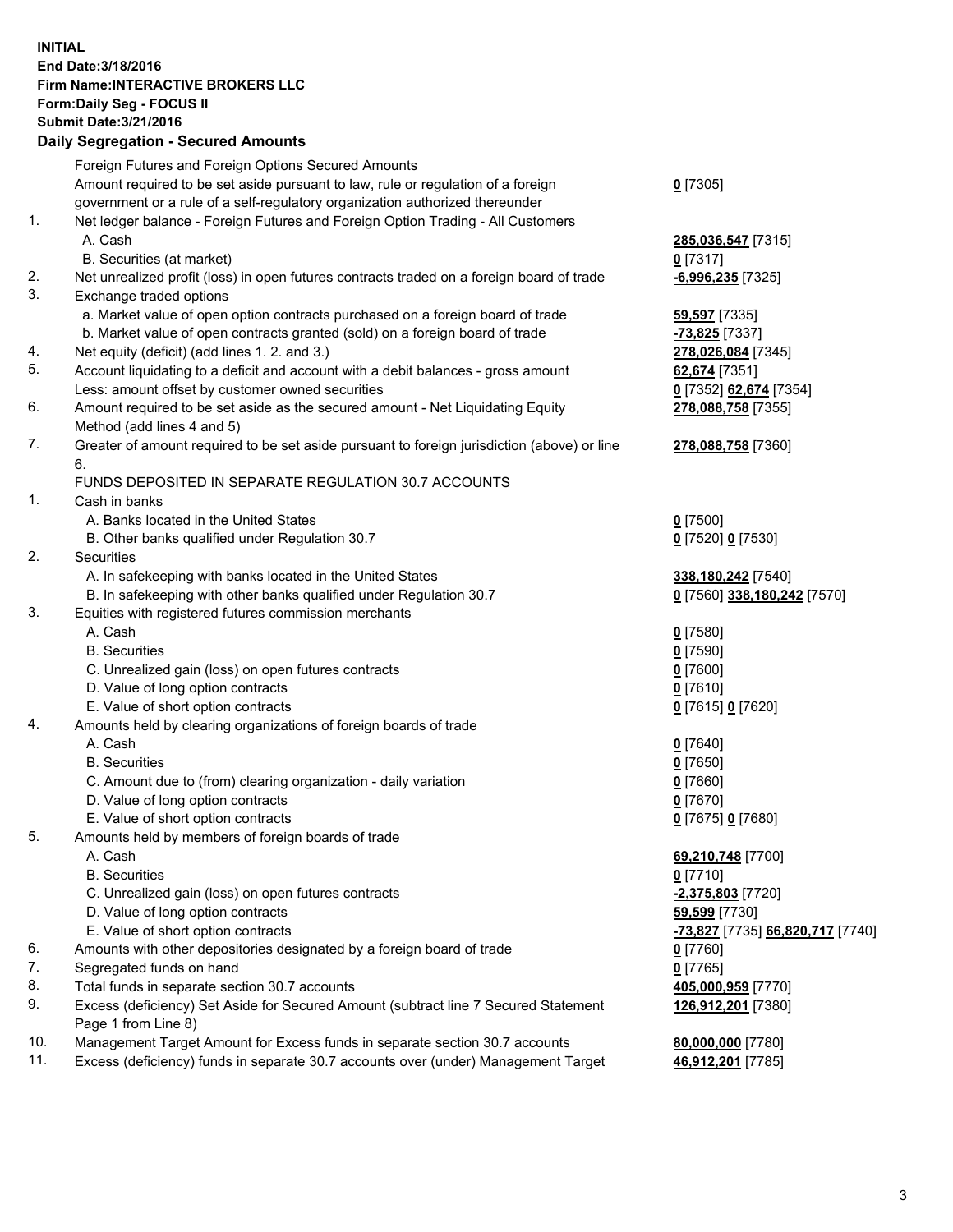**INITIAL End Date:3/18/2016 Firm Name:INTERACTIVE BROKERS LLC Form:Daily Seg - FOCUS II Submit Date:3/21/2016 Daily Segregation - Segregation Statement** SEGREGATION REQUIREMENTS(Section 4d(2) of the CEAct) 1. Net ledger balance A. Cash **2,639,586,522** [7010] B. Securities (at market) **0** [7020] 2. Net unrealized profit (loss) in open futures contracts traded on a contract market **-50,591,913** [7030] 3. Exchange traded options A. Add market value of open option contracts purchased on a contract market **125,110,137** [7032] B. Deduct market value of open option contracts granted (sold) on a contract market **-182,270,340** [7033] 4. Net equity (deficit) (add lines 1, 2 and 3) **2,531,834,406** [7040] 5. Accounts liquidating to a deficit and accounts with debit balances - gross amount **125,815** [7045] Less: amount offset by customer securities **0** [7047] **125,815** [7050] 6. Amount required to be segregated (add lines 4 and 5) **2,531,960,221** [7060] FUNDS IN SEGREGATED ACCOUNTS 7. Deposited in segregated funds bank accounts A. Cash **186,419,653** [7070] B. Securities representing investments of customers' funds (at market) **1,532,397,942** [7080] C. Securities held for particular customers or option customers in lieu of cash (at market) **0** [7090] 8. Margins on deposit with derivatives clearing organizations of contract markets A. Cash **31,769,686** [7100] B. Securities representing investments of customers' funds (at market) **1,060,607,595** [7110] C. Securities held for particular customers or option customers in lieu of cash (at market) **0** [7120] 9. Net settlement from (to) derivatives clearing organizations of contract markets **-16,660,933** [7130] 10. Exchange traded options A. Value of open long option contracts **125,094,184** [7132] B. Value of open short option contracts **-182,254,231** [7133] 11. Net equities with other FCMs A. Net liquidating equity **0** [7140] B. Securities representing investments of customers' funds (at market) **0** [7160] C. Securities held for particular customers or option customers in lieu of cash (at market) **0** [7170] 12. Segregated funds on hand **0** [7150] 13. Total amount in segregation (add lines 7 through 12) **2,737,373,896** [7180] 14. Excess (deficiency) funds in segregation (subtract line 6 from line 13) **205,413,675** [7190] 15. Management Target Amount for Excess funds in segregation **155,000,000** [7194] **50,413,675** [7198]

16. Excess (deficiency) funds in segregation over (under) Management Target Amount Excess